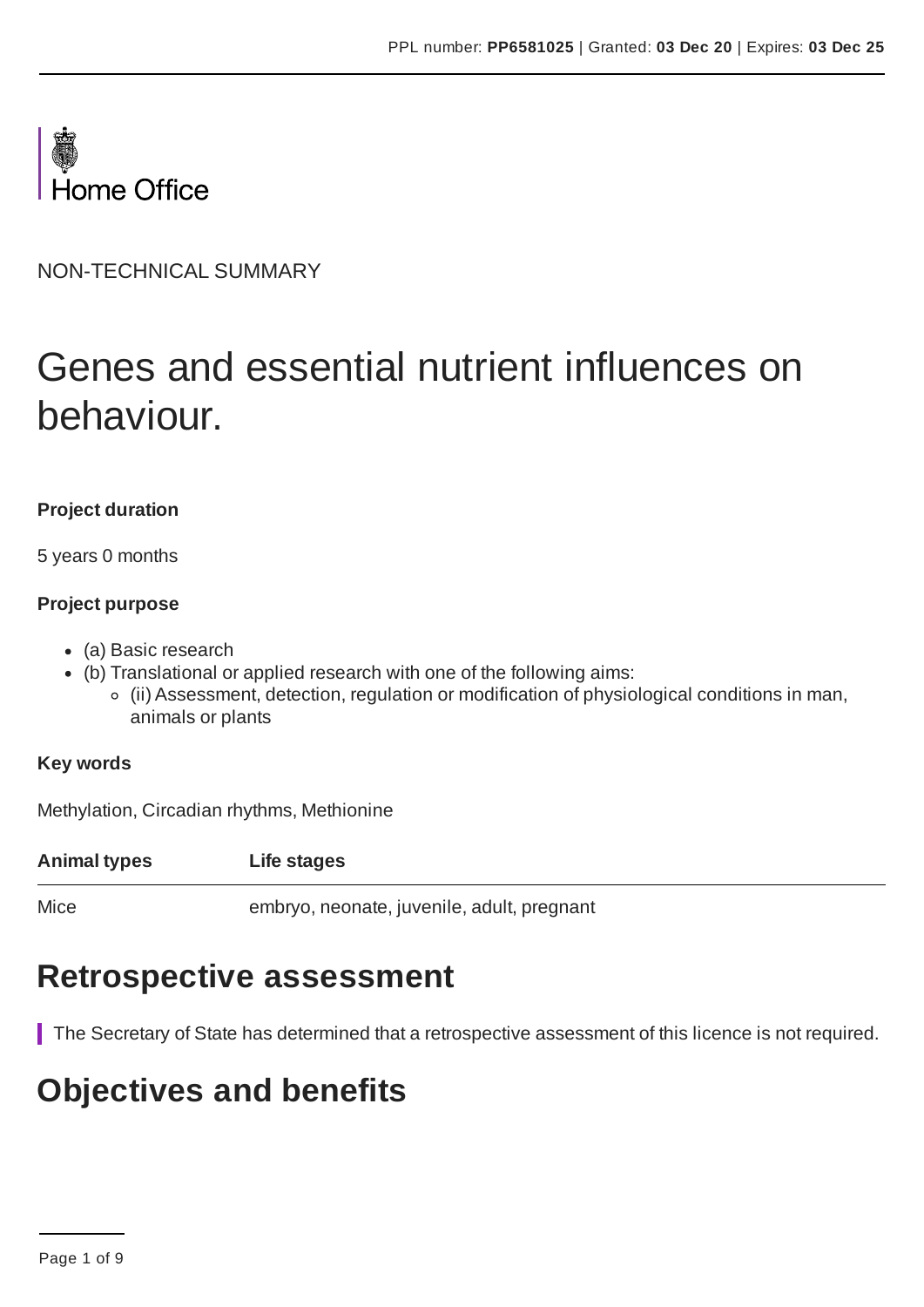#### **Description of the projects objectives, for example the scientific unknowns or clinical or scientific needs it's addressing.**

#### **What's the aim of this project?**

To understand how essential nutrients and their metabolism can influence our physiology and behaviour, and in particular our biological rhythms.

**Potential benefits likely to derive from the project, for example how science might be advanced or how humans, animals or the environment might benefit - these could be short-term benefits within the duration of the project or long-term benefits that accrue after the project has finished.**

#### **Why is it important to undertake this work?**

We eat food to stay alive; our body needs energy to keep functioning. Beyond simply providing energy, some nutrients dramatically influence how our body functions. This is especially true for vitamin B9 and the essential amino acid methionine, whose deficiencies can cause many pathologies including aging, diabetes, and neurological problems. These deficiencies can either arise from a poor diet or from genetic mutations that are often undiscovered until severe symptoms occur. Yet, the mechanisms underlying how these diseases occur are poorly understood.

In our body, vitamin B9 and methionine are involved in the metabolism of methyl groups. Methyl is a small chemical group, composed of only one carbon atom linked to three hydrogen atoms, which can be attached to other molecules in the cell, including DNA, RNA or proteins. The addition of a methyl group, or *methylation*, is a mechanism by which our body can regulate the function of virtually every genes, depending on what the methyl is attached to. Low amount of methionine or vitamin B9 in our diet, or mutations in genes involved in their metabolism, will inhibit methylation reactions and cause wide-ranging disruptions.

Our research has previously revealed a link between methyl metabolism and the body clock in many organisms from bacteria to humans. However, this research was based on *in vitro* experiments, using cell cultures. The nature of this link and how it is regulated is unknown. Using mice, whose methyl metabolism is virtually identical to ours, we seek to define which methylations are linked to our body clock, and whether and how they are regulated by our diet.

In addition to further our fundamental understanding on how nutrients can affect our body, this research will also provide potential new targets for the treatment of diseases related to methionine deficiencies.

### **What outputs do you think you will see at the end of this project?**

Discoveries made during this research will contribute to our understanding on how our bodies work at the fundamental level but will also provide insights into two clinically relevant themes: nutrients metabolism and the body clock.

The body clock is clinically relevant because our life-style and 24-h society have detrimental consequences on our biological rhythms, leading to poor general health and increased incidence of cancer, cardiovascular and metabolic diseases. Interestingly, deficiencies in essential nutrients when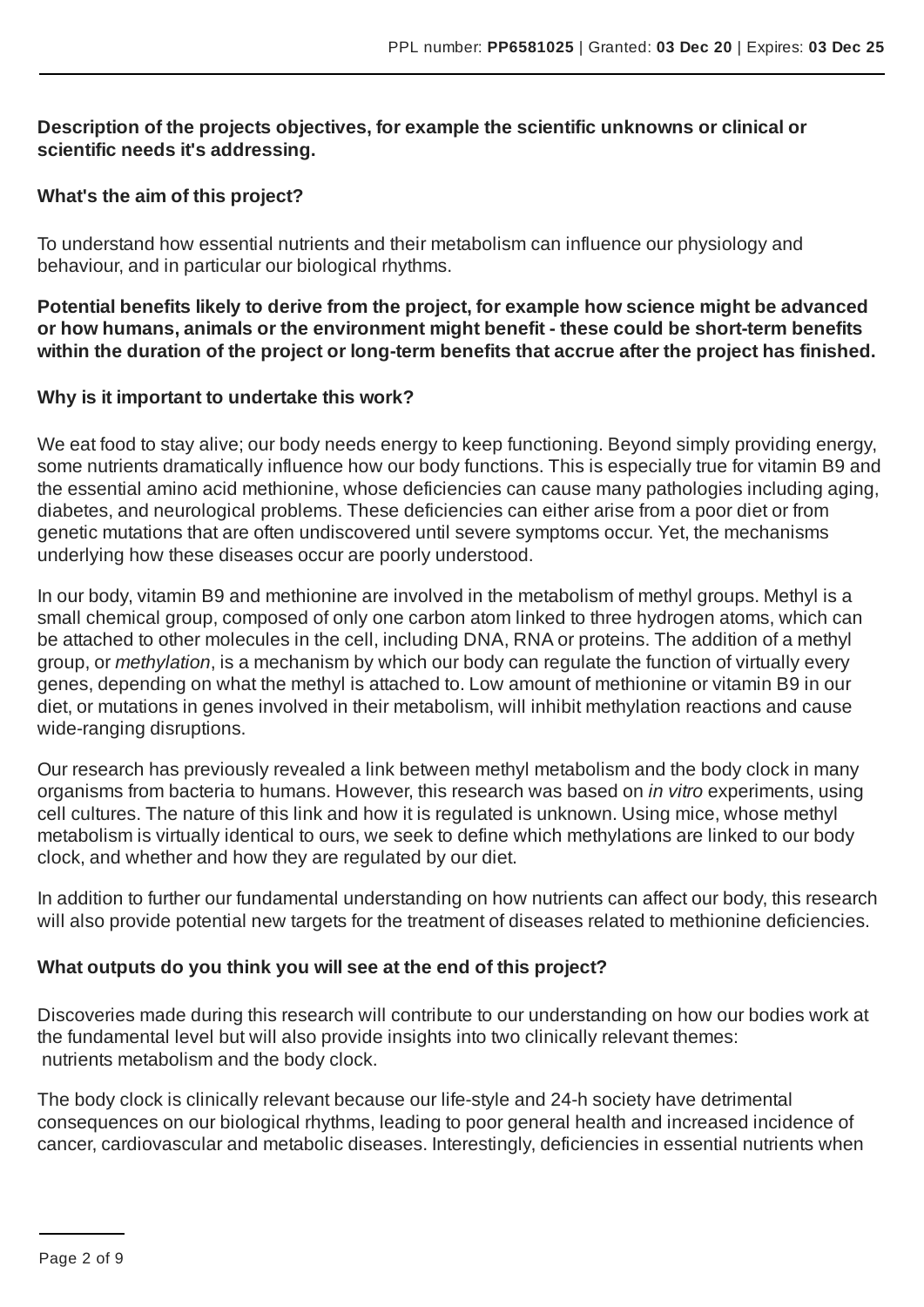unnoticed cause similar pathologies. These deficiencies can be caused by a poor diet but can also originate from genetic mutations.

The evidence

accumulated so far suggest that these two themes, clock and diet, are intimately linked in our body; understanding such a

link will therefore increase our understanding on how our body functions and responds to stress, and provide potential new avenues for the treatment of related pathologies.

#### **Who or what will benefit from these outputs, and how?**

#### **Academic beneficiaries**

At the local and (inter)national levels, results from this project will find beneficiaries in fundamental as well as in more applied academic fields.

**Society**

This research seeks to understand the link between our diet and our body clock, how they regulate each other, and what pathologies occur when this link is disturbed.

#### **How will you look to maximise the outputs of this work?**

Positive and negative research results will be published in Open Access journals, and data produced by this research will be deposited in repositories (e.g. NCBI's Gene Expression Omnibus, EMBL's Proteomics Identifications database) when appropriate. Research results will be presented at (inter)national conferences and host laboratories. Scientific papers will be accompanied by media releases to reach the general public. Collaborations with (inter)national laboratories have already been set up and will develop further in the course of this research. When appropriate, tissues and data will be shared with direct collaborators.

#### **Species and numbers of animals expected to be used**

• Mice: 11500

# **Predicted harms**

#### **Typical procedures done to animals, for example injections or surgical procedures, including duration of the experiment and number of procedures.**

#### **Explain why you are using these types of animals and your choice of life stages.**

In the first part of this research, the mice will be genetically modified but will develop and grow healthily just like normal mice. A drug called tamoxifen (used in the chemotherapy of breast cancer) can then be added to the food of these mice, usually at the adult stage, which will cause the inactivation of a

Page 3 of 9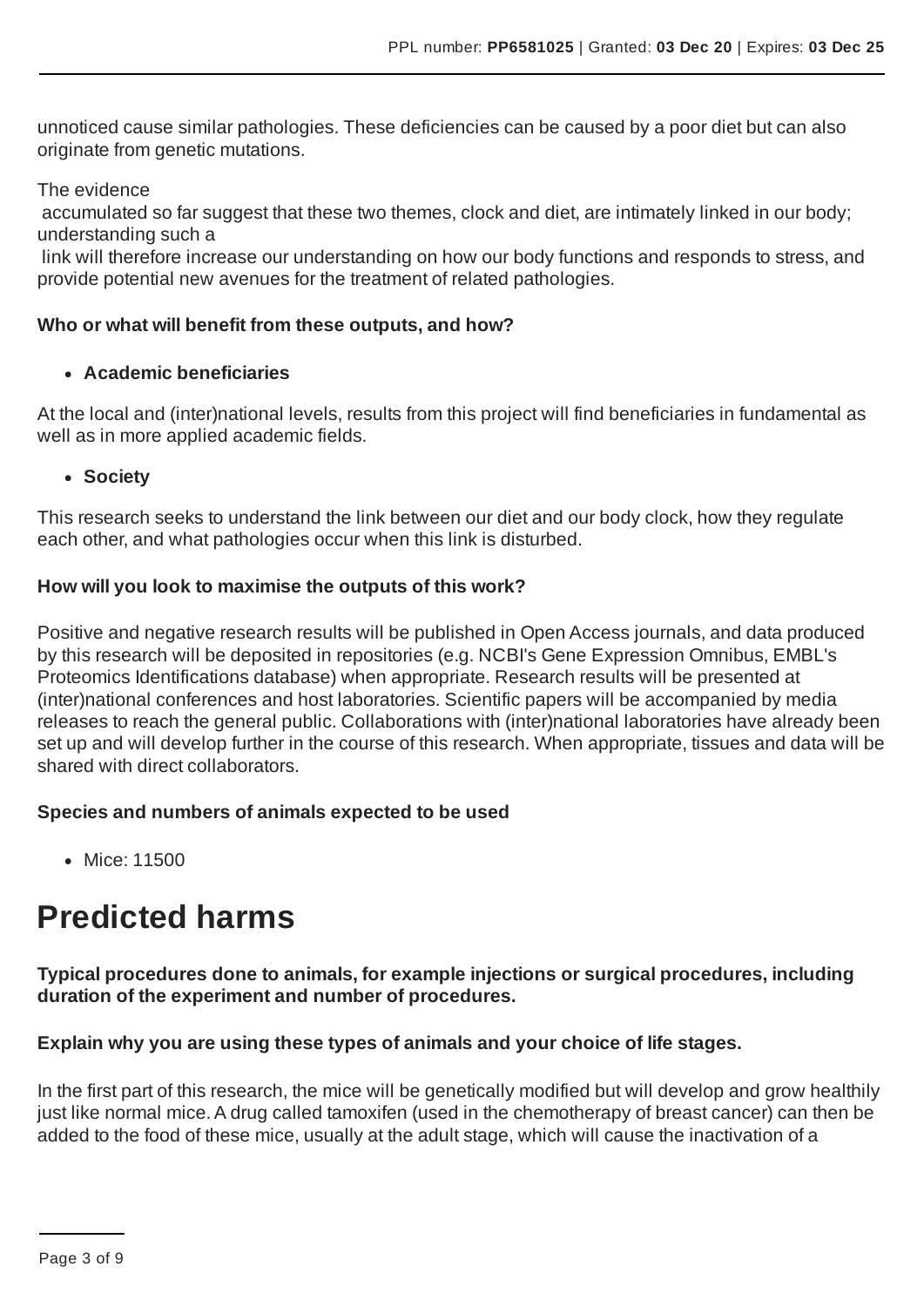selected gene. This allows the physiological role of that gene to be investigated, without risking potential negative consequences on the development of the animal.

In the second part of this research, animals used will be wild-type and healthy adult mice that will be given food lacking essential nutrients such as methionine and choline, whose insufficient intake has been associated with hepatitis in humans. However, how these nutrients are used in our body, and what processes they regulate, is not well understood.

#### **Typically, what will be done to an animal used in your project?**

A typical experiment in our project will involve monitoring mice in a cage containing various items to interact and play with, notably a running-wheel that is connected to a computer to measure the activity of the mouse, or a system that measures when and how much the animal eats and drinks. Since these behaviours are controlled by the mouse body clock, when the mouse is in complete darkness these rhythms in wheel running and drinking can be quantified and used to measure the internal biological rhythms of the mouse. The effects of gene inactivation and nutrients deficiency on these behaviours will be studied. In addition, some animals may be killed by a Schedule 1 method in order to identify the molecular mechanisms triggered by these nutrients, or lack thereof.

The precise procedures that will be performed on the animals in this project, will be the following.

### **Part 1:**

1) Animals will be genetically modified.

2) Animals from 1) will be provided with a diet containing the drug tamoxifen, or may be given tamoxifen via gavage (direct administration into the stomach through a tube) or subcutaneous injections (only if the diet method does not yield the expected results).

3) Some animals from 1) and 2) will be single-housed and monitored for biological rhythms under normal light/dark cycles and constant darkness for up to 2 months.

4) Some animal from 1) and 2) other than the one used in 3) will be single-housed and undergo physiological monitoring and/or imaging using non-invasive specialist equipment for up to 6 weeks.

5) Animals may also have small blood samples collected (microsampling), and their ear may be notched for identification.

### **Part 2:**

6) Animals will have the composition (decreased levels of essential nutrients) of their food changed for a duration of up to 3 months.

7) Animals from 6) will be single-housed and monitored for biological rhythms under normal light/dark cycles and constant darkness for up to 2 months.

8) Animal from 6) other than the one used in 7) will be single-housed and undergo physiological monitoring and/or imaging using non-invasive specialist equipment for up to 6 weeks.

Page 4 of 9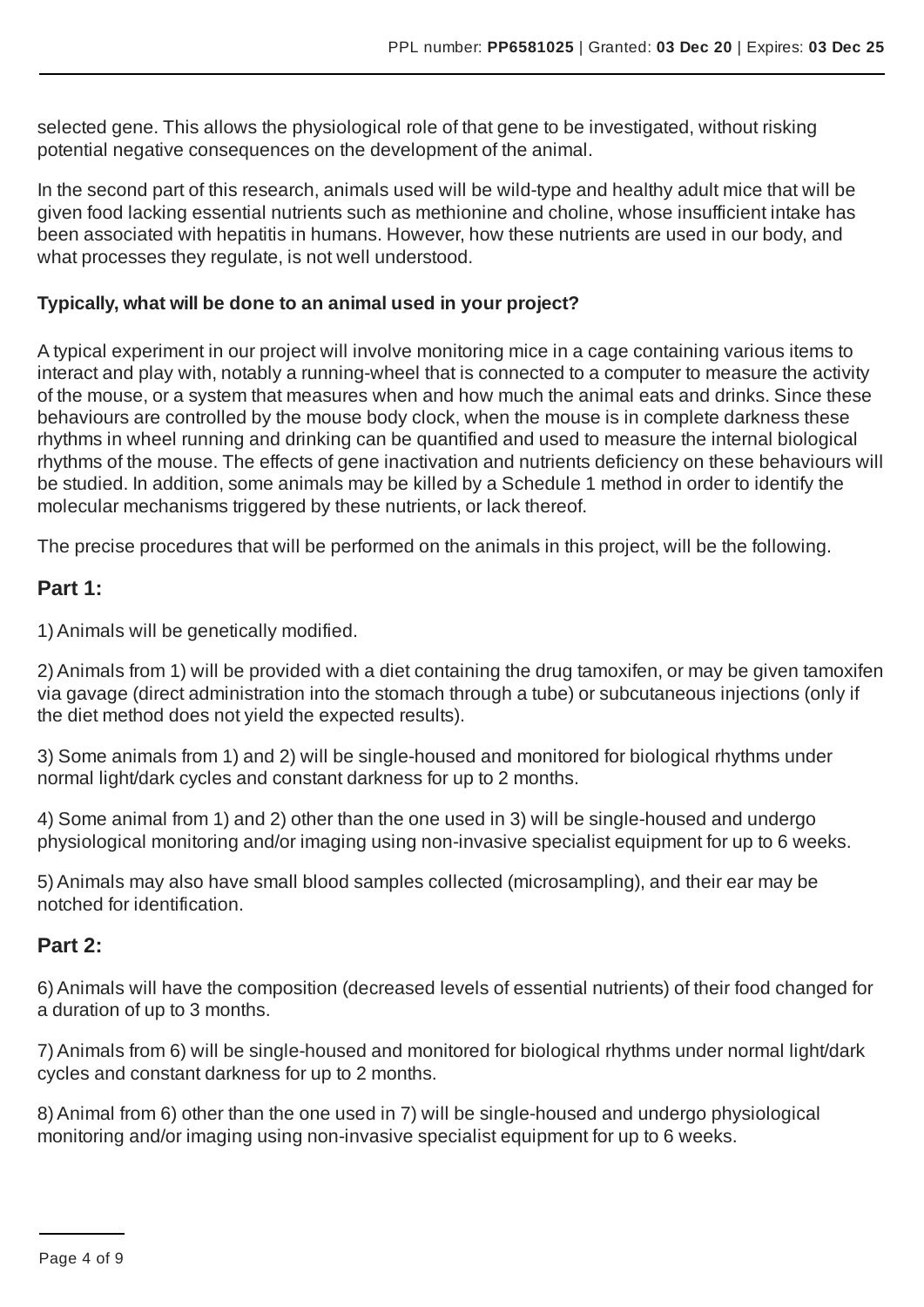9) Animals other than those used in 6) will be fasted for a maximum of 38 hours.

10) Animals may also have small blood samples collected (microsampling), and their ear may be notched for identification.

#### **What are the expected impacts and/or adverse effects for the animals during your project?**

Inactivation of candidate genes may cause chronic pathological consequences such as weight loss, anaemia and an inefficient immune system.

Single-housed mice can experience some level of stress and anxiety, that may be more pronounced when it is in constant darkness for 2 months.

The diets lacking methionine and choline, when given for a period of up to 3 months, are likely to cause health issues in mice as they do in humans, notably weight loss and hepatitis, although this will not be allowed in this project since healthy mice are needed.

Veterinary help will ensure mice showing these symptoms are treated appropriately.

#### **Expected severity categories and the proportion of animals in each category, per species.**

#### **What are the expected severities and the proportion of animals in each category (per animal type)?**

Sub-threshold: 50%

Mild: 40%

Moderate: 10%

Severe: 0%

#### **What will happen to animals at the end of this project?**

Killed

# **Replacement**

#### **State what non-animal alternatives are available in this field, which alternatives you have considered and why they cannot be used for this purpose.**

#### **Why do you need to use animals to achieve the aim of your project?**

These studies are aimed at understanding how the metabolism of essential nutrients can influence our physiology and behaviour. Therefore, an animal showing a complex array of human-like behaviours is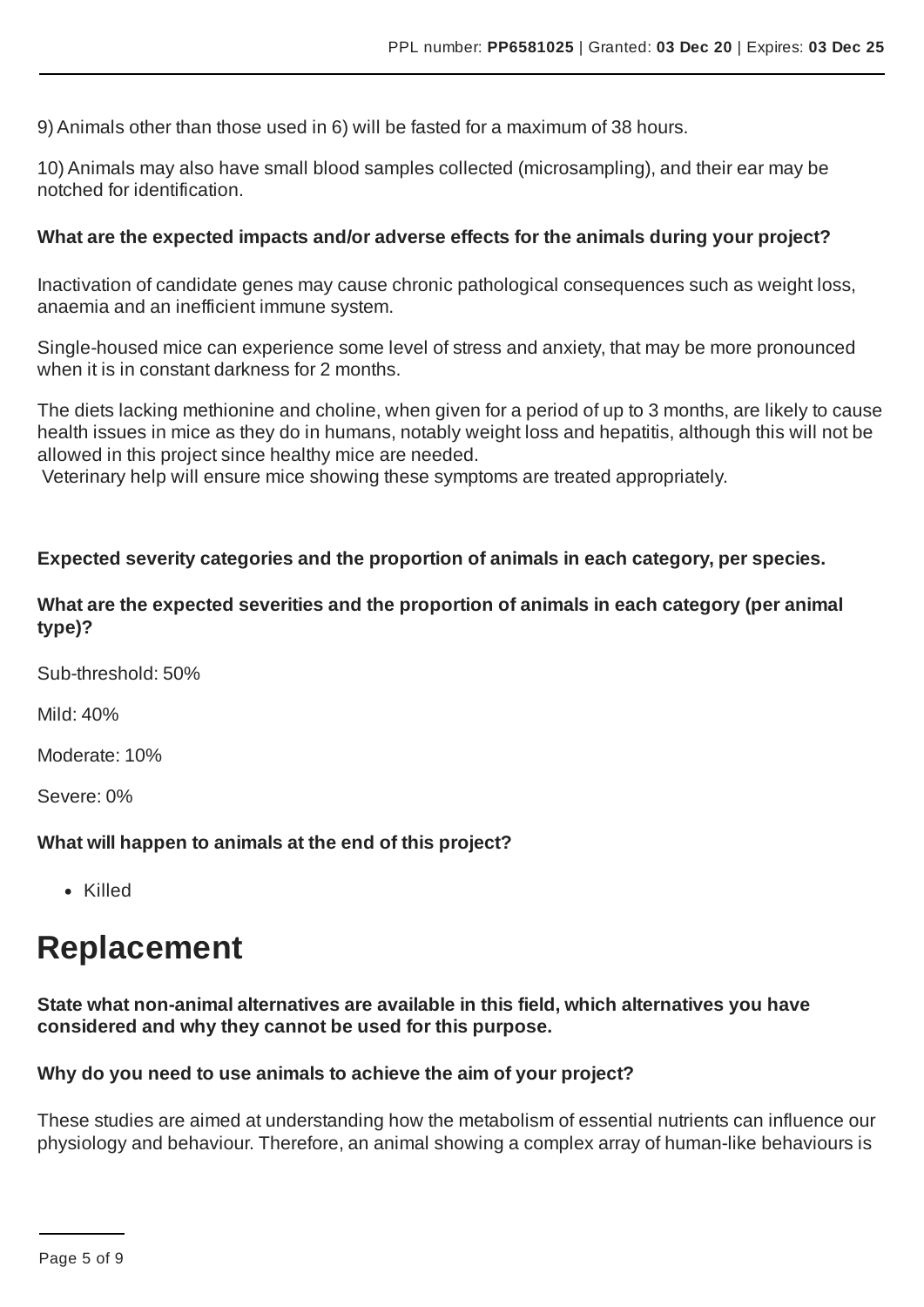needed.

#### **Which non-animal alternatives did you consider for use in this project?**

Human and mouse cell cultures will precede all investigations involving animals.

We have also considered simpler organisms, including fish, flies and even plants and bacteria.

#### **Why were they not suitable?**

While cell cultures are key to study molecular mechanisms, investigating physiology and behaviour can only be done with a complete organism.

Less complex organisms do not exhibit the same array of human-like behaviour that mice do, and do not have the same dietary requirements.

# **Reduction**

**Explain how the numbers of animals for this project were determined. Describe steps that have been taken to reduce animal numbers, and principles used to design studies. Describe practices that are used throughout the project to minimise numbers consistent with scientific objectives, if any. These may include e.g. pilot studies, computer modelling, sharing of tissue and reuse.**

#### **How have you estimated the numbers of animals you will use?**

11,500 is the maximum number of animals estimated, but the actual number of animals used is likely to be lower. This number was estimated on the basis of the number of different genes that will be investigated, each of which requires a separate genetically-modified mouse line and respective controls.An independent statistician has been consulted on the number of animals required to achieve the objectives of our research.

#### **What steps did you take during the experimental design phase to reduce the number of animals being used in this project?**

The experimental designs were approved by an independent consulting service.

We are working with the NC3Rs experimental design assistant to help us ensure the experimental designs are appropriate.

Animals studied will have the same genetic make-up and age to reduce variability.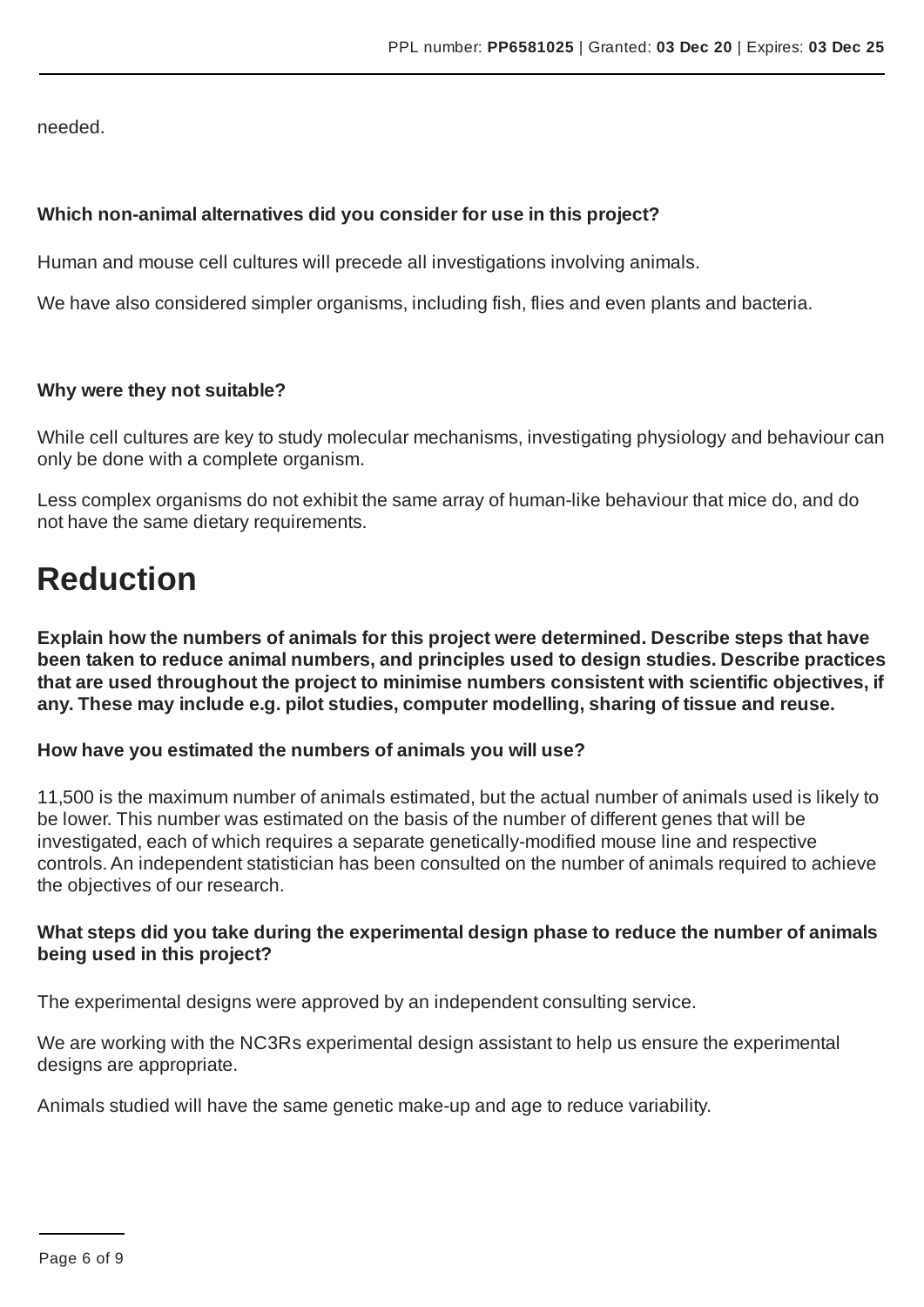To avoid experimental bias, random allocation of mice to treatment groups or to cage number and position within the animal house will be carried out, and the investigators assessing the outcomes of experiments will be blind to the nature of the groups to be compared.

Animals of both sexes will be used, which ultimately will decrease the total number of animals used.

Typically, randomisation will be carried out using a computer's randomize function to avoid human bias.

#### **What measures, apart from good experimental design, will you use to optimise the number of animals you plan to use in your project?**

When applicable, *in vitro* experiments using cell cultures will be carried out to first test the validity of our hypotheses before deciding whether *in vivo* experiments should go forward.

Pilot studies will be used; they will enable us to determine the most efficient and least stressful methods, as well as to obtain a first idea of the effects triggered by the procedures.

Another benefit of running pilot studies is that it will allow a more accurate estimation of the required number of animals.

Genetically modified animals expressing the luciferase gene as a reporter for molecular circadian rhythms *in vivo* will be measured longitudinally, at multiple time points, without the need for humane killing of different animals for every time point.

# **Refinement**

**Give examples of the specific measures (e.g., increased monitoring, post-operative care, pain management, training of animals) to be taken, in relation to the procedures, to minimise welfare costs (harms) to the animals. Describe the mechanisms in place to take up emerging refinement techniques during the lifetime of the project.**

**Which animal models and methods will you use during this project? Explain why these models and methods cause the least pain, suffering, distress, or lasting harm to the animals.**

Tamoxifen-inducible gene inactivation allows the physiological role of a given gene to be investigated without risking any negative consequences on the development of the animal. Tamoxifen administration via food intake is the preferred method because it is not invasive and based on the animal's own volition.

#### **Why can't you use animals that are less sentient?**

Immature life stages are not appropriate because inactivation of the genes studied here cause early developmental arrest, and less sentient animals do not show complex human-like metabolism and behaviour.

Page 7 of 9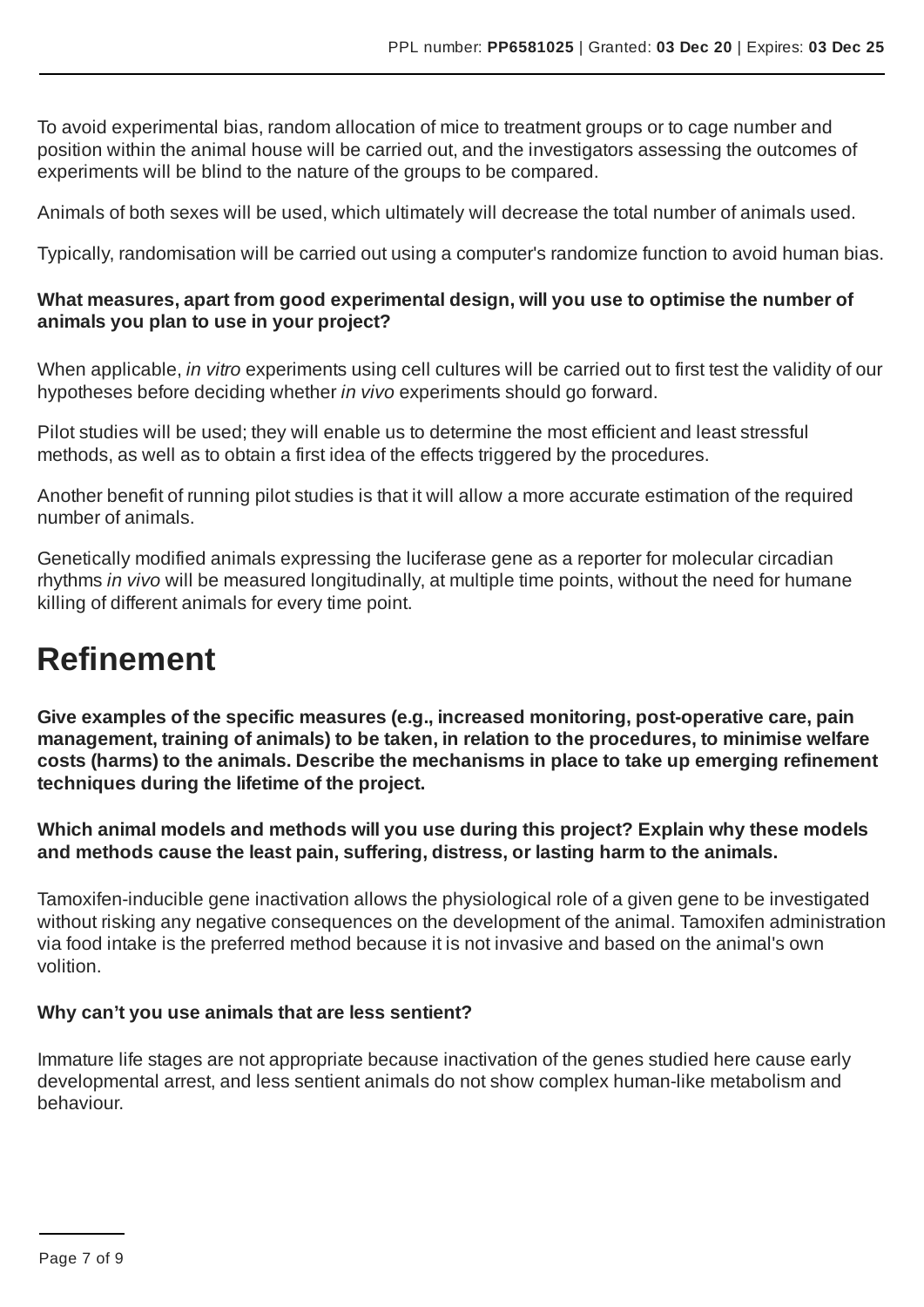**How will you refine the procedures you're using to minimise the welfare costs (harms) for the animals?**

### **Refinements throughout the project**

In relation to how the welfare of the animals is affected by the procedures, monitoring may increase or decrease in frequency and details. Should the animals develop pathologies to a level that is more serious or earlier than anticipated, increased care, under the veterinary surgeon's supervision, will be provided and protocols will be updated accordingly.

As much as possible animals will be acclimatised when transferred to a new environment.

When animals are single-housed, environmental enrichment will be provided to alleviate potential anxiety due to social isolation.

Animals of both sexes will be used, which will increase the relevance of our research results.

Animals kept in constant darkness will be killed by a Schedule 1 method in the dark, using night-vision goggles, to prevent acute stress to the animal and avoid the effects of light exposure on the animals biological rhythms.

The licenced personnel will be trained to use the most refined methods of mouse handling and husbandry, providing environmental enrichment in the cages so that the animals can display an appropriate range of behaviour as in the wild.

### **Refinement specific to the first part of the project**

Pilot studies have been set up to be able to determine the most refined methods in the administration of substance such as tamoxifen. A common problem of tamoxifen-containing diet is their low palatability, decreasing food intake, causing weight loss, and lacking efficiency. To refine this, the highly palatable sucrose will be added to the diet to promote food intake.

### **Refinement specific to the second part of the project**

Pilot studies have been set up to be able to determine, with a view to stop or prevent, the effects of methionine/choline deficient diet on the animals' health.

Unfortunately, commercially available methionine/choline-deficient diets have been optimised to quickly induce fatty liver diseases, notably by adding sucrose and polyunsaturated fatty acids. However, we will not include these "improvements" in an attempt to prevent or delay the incidence of fatty liver diseases while still allowing the specific roles of methionine and choline to be detected.

#### **What published best practice guidance will you follow to ensure experiments are conducted in the most refined way?**

The Code of Practice for the Housing and Care ofAnimals Bred, Supplied or Used for Scientific Purposes published by the Home Office (2014) will be followed.